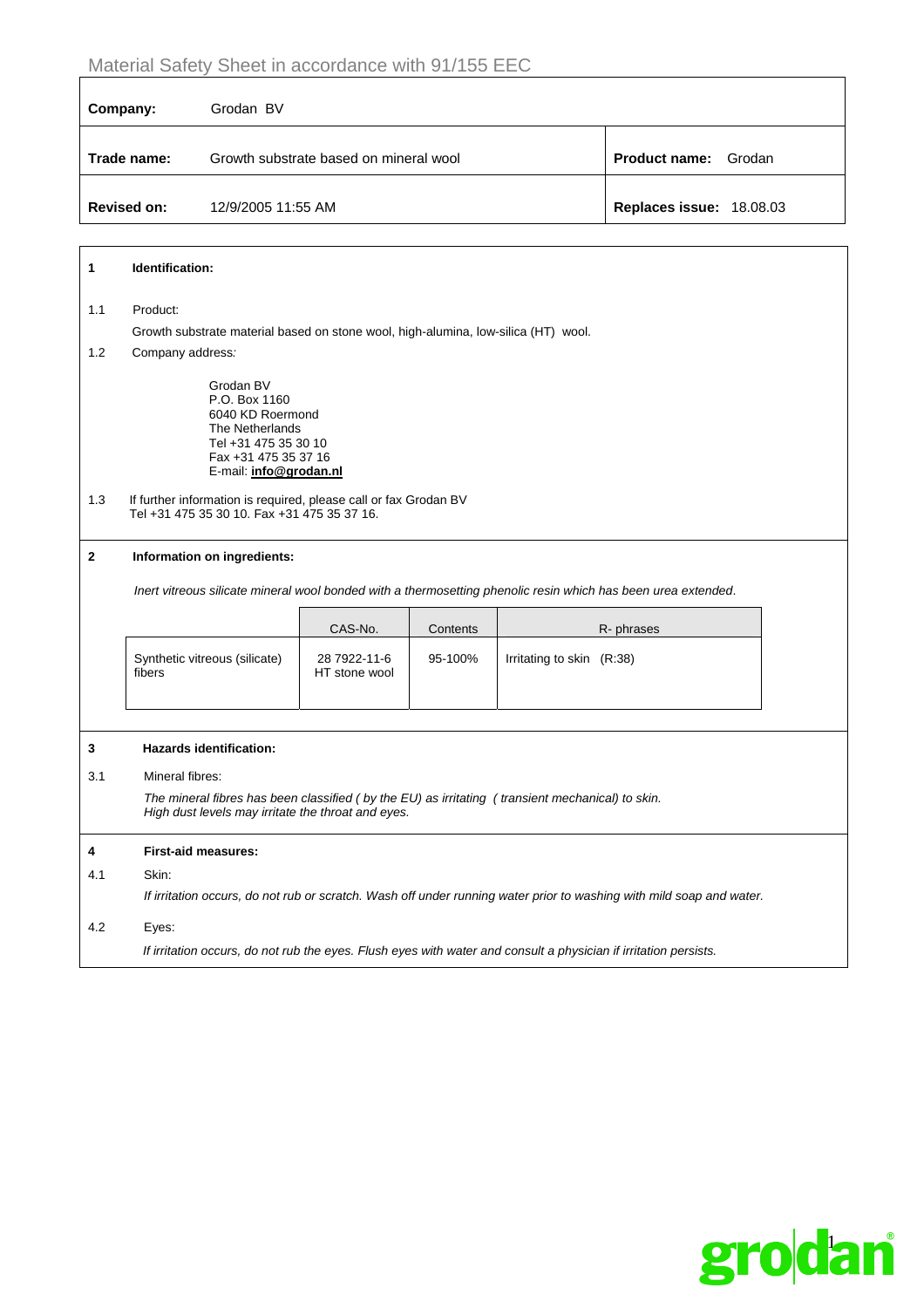| Company:           | Grodan BV                              |                             |
|--------------------|----------------------------------------|-----------------------------|
| Trade name:        | Growth substrate based on mineral wool | <b>Product name:</b> Grodan |
| <b>Revised on:</b> | 12/9/2005 11:55 AM                     | Replaces issue: 18.08.03    |

| 5.   | <b>Fire-fighting measures:</b>                                                                                                                                                                                                                                                                                                                                                      |
|------|-------------------------------------------------------------------------------------------------------------------------------------------------------------------------------------------------------------------------------------------------------------------------------------------------------------------------------------------------------------------------------------|
|      | The products are non-combustible and do not pose a fire hazard. However packaging material may burn.                                                                                                                                                                                                                                                                                |
| 5.1  | Suitable extinguishing media:                                                                                                                                                                                                                                                                                                                                                       |
|      | Water, foam, carbon dioxide or dry powder.                                                                                                                                                                                                                                                                                                                                          |
| 5.2  | Extinguishing media which must not be used for safety reasons:                                                                                                                                                                                                                                                                                                                      |
|      | None.                                                                                                                                                                                                                                                                                                                                                                               |
| 5.3  | Combustion products:                                                                                                                                                                                                                                                                                                                                                                |
|      | Carbon dioxide, carbon monoxide and trace gasses.                                                                                                                                                                                                                                                                                                                                   |
| 5.4  | Special protective equipment for fire-fighters:                                                                                                                                                                                                                                                                                                                                     |
|      | Observe normal fire fighting procedure.                                                                                                                                                                                                                                                                                                                                             |
| 6    | Accidental release measures:                                                                                                                                                                                                                                                                                                                                                        |
| 6.1  | In case of spillage:                                                                                                                                                                                                                                                                                                                                                                |
|      | Remove mechanically. No special measures required.                                                                                                                                                                                                                                                                                                                                  |
| 7    | Handling and storage:                                                                                                                                                                                                                                                                                                                                                               |
| 7.1  | Handling:                                                                                                                                                                                                                                                                                                                                                                           |
|      | - Use sharp tools when cutting plant holes<br>- If using mechanical cutting equipment, a dust extractor should be used<br>- Open boxes of blocks in a ventilated area<br>- When filling containers or mixers with other products misting and dust extraction are recommended<br>- To reduce dust wet floor before sweeping up<br>- Place off cuts and any unused stone wool in bags |
| 7.2  | Storage:                                                                                                                                                                                                                                                                                                                                                                            |
|      | - Store material to protect against adverse weather conditions including precipitation.                                                                                                                                                                                                                                                                                             |
|      |                                                                                                                                                                                                                                                                                                                                                                                     |
| 8.   | Exposure controls/personal protection:                                                                                                                                                                                                                                                                                                                                              |
|      | Local regulations may apply.                                                                                                                                                                                                                                                                                                                                                        |
| 8.1. | Respiratory protection:                                                                                                                                                                                                                                                                                                                                                             |
|      | With heavy dust development and in confined spaces, use disposable facemasks<br>complying with EN149 FFP1 or FFP2 (e.g. 3M model 8710 or any similar NIOSH approved dust mask.                                                                                                                                                                                                      |
| 8.2. | Hand protection:                                                                                                                                                                                                                                                                                                                                                                    |
|      | Wear suitable gloves.                                                                                                                                                                                                                                                                                                                                                               |
| 8.3  | Eye protection:                                                                                                                                                                                                                                                                                                                                                                     |
|      | With heavy dust development, wear safety goggles.                                                                                                                                                                                                                                                                                                                                   |
| 8.4  | Skin protection:                                                                                                                                                                                                                                                                                                                                                                    |
|      | Wear loose fitting work clothes. After work rinse hands and unprotected skin with cold water and then wash with soap and<br>warm water. If working in a very dusty environment it is advisable to shower and change clothes.                                                                                                                                                        |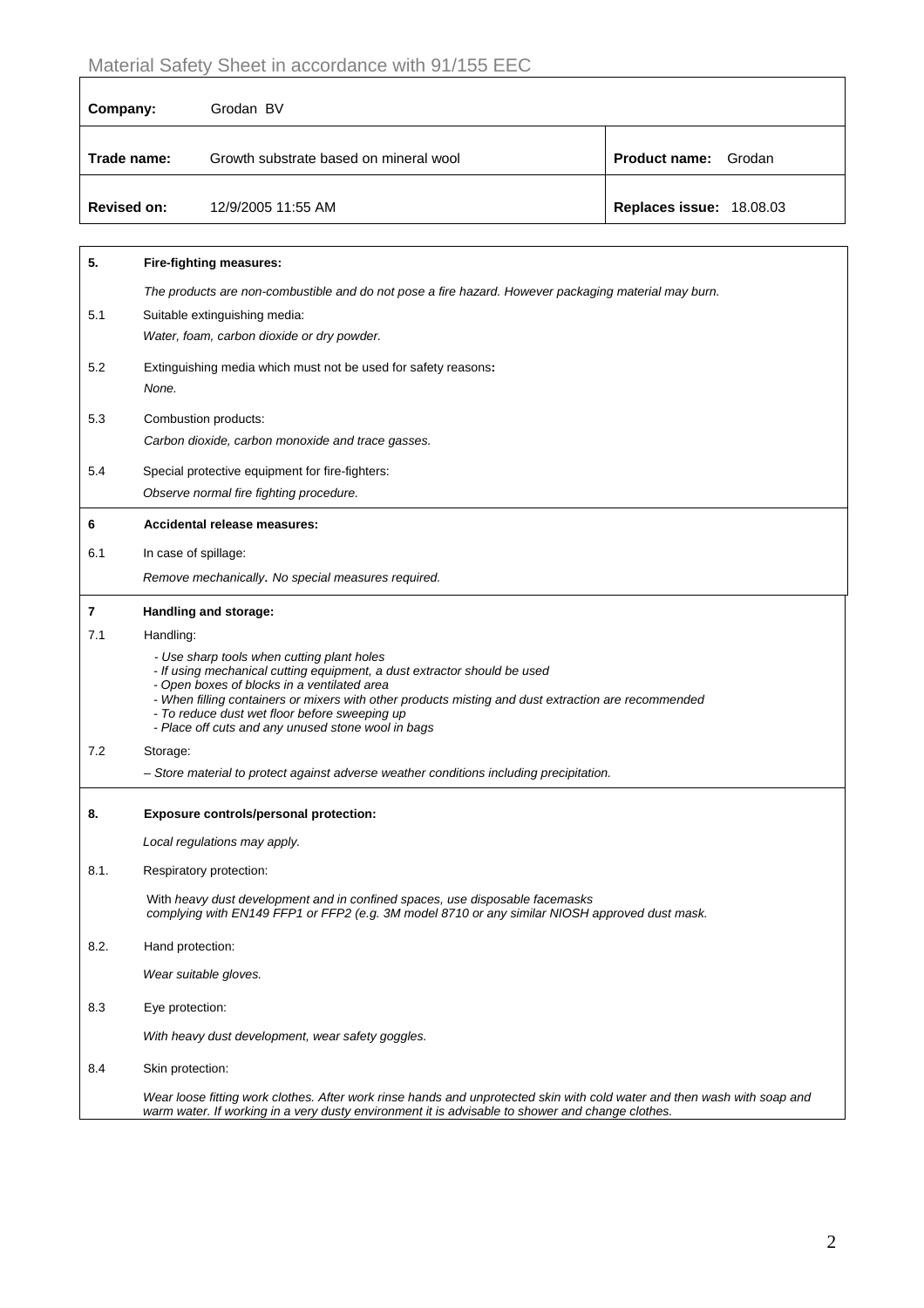| Company:           | Grodan BV                              |                                |
|--------------------|----------------------------------------|--------------------------------|
| Trade name:        | Growth substrate based on mineral wool | <b>Product name:</b><br>Grodan |
| <b>Revised on:</b> | 12/9/2005 11:55 AM                     | Replaces issue: 18.08.03       |

| 9.     | Physical and chemical properties:    |                                                     |
|--------|--------------------------------------|-----------------------------------------------------|
| 9.1    | Appearance:                          | solid, grey-green                                   |
| 9.1.1  | Odour:                               | n.a.                                                |
| 9.1.2  | pH (at 1000g/H <sub>2</sub> O, 25°C) | 7-8 (DIN 54275)                                     |
| 9.1.3  | Boiling point:                       | n.a.                                                |
| 9.1.4  | Melting point:                       | above 1000°C, Binder degradation start at 200-300°C |
| 9.1.5  | Flash point:                         |                                                     |
| 9.1.6  | Flammability:                        |                                                     |
| 9.1.7  | Autoflammability:                    | reaction to fire: Euroclass A1                      |
| 9.1.8  | Explosive properties:                |                                                     |
| 9.1.9  | Explosive properties:                | n.a.                                                |
| 9.1.10 | Oxidising properties:                | n.a.                                                |
| 9.1.11 | Vapour pressure:                     | n.a.                                                |
| 9.1.12 | Fibre density:                       | approx. 2.6 $g/cm3$                                 |
| 9.1.13 | Solubility:                          | n.a.                                                |
| 9.1.14 | Partition coefficient:               | n.a.                                                |
| 9.1.15 | Other data:                          | n.a.                                                |
| 10     | <b>Stability and reactivity:</b>     |                                                     |
| 10.1   | Stability                            | stable                                              |
| 10.2   | Reactivity                           | not reactive                                        |
| 10.3   | Thermal decomposition products       | n.a.                                                |
|        |                                      |                                                     |

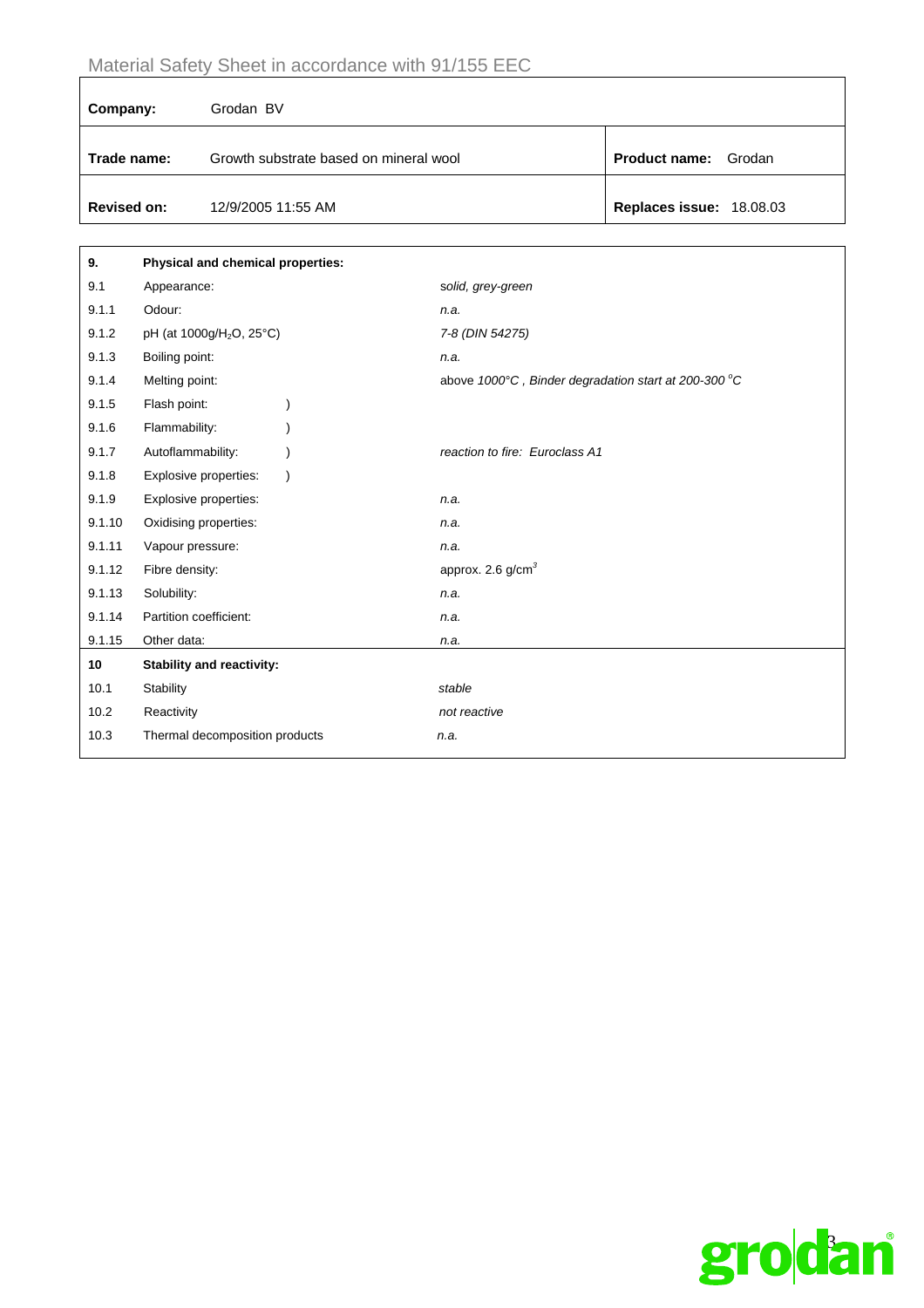| Company:           | Grodan BV                              |                                |
|--------------------|----------------------------------------|--------------------------------|
| Trade name:        | Growth substrate based on mineral wool | <b>Product name:</b><br>Grodan |
| <b>Revised on:</b> | 12/9/2005 11:55 AM                     | Replaces issue: 18.08.03       |

#### **11. Toxicological information:**

#### 11.1 Coarse fibres

*Coarse fibres can cause itching of the skin, foreign body reaction in the upper respiratory system (mucous membranes), and in the eyes. The itching and possible inflammation is a transient mechanical reaction to the coarse fibres (of more than about 5 µm in diameter) and are not damaging in the way chemical irritants may be. They generally abate within a short time after the end of exposure. When products are handled continually, the skin itching generally diminishes.* 

#### 11.2 Respirable fibres

#### Animal studies

*If fibres are very durable (biopersistent) and present in high concentrations they may lead to disease. This product has been tested in long-term carcinogenicity studies [inhalation and intraperitoneal injection (i.p.) ] with no significant increase in lung tumours or abdominal tumours. Short-term biopersistent (inhalation and intra-tracheal injection) studies have shown that the fibres disappear very rapidly from the lung.* 

*In October 2001, the International Agency for Research on Cancer (IARC) evaluated that there is inadequate evidence in experimental animals for this product (high-alumina low-silica (HT) wool).*

#### Experiences in humans (Epidemiological Studie

*Large morbidity and mortality studies of both European and North American mineral wool [rock (stone) and slag wool] manufacturing workers have been conducted with the traditional mineral wools. The studies have found no significant evidence of non-malignant lung disease (e.g. fibrosis).* 

*In October 2001, IARC classified rock (stone) wool as Group 3, "not classifiable as to its carcinogenicity to humans". The 2001 decision was based on the latest epidemiological studies and animal inhalation studies that show no relation between inhalation exposure and the development of tumors.* 

*This product has not been subject to epidemiological studies but consists of the less bio persistent fibres (low-silica, highalumina (HT) wool), which will disappear even faster from the lung than the rock (stone) wool fibres.* 

#### **12. Ecological information:**

 *Stable product with no known adverse environmental effects.* 

#### **13. Disposal consideration:**

*The product can typically be disposed of in an ordinary landfill (local regulations may apply). If you are unsure of the regulations, contact your local Public Health Department or the local office of the Environmental Protection Agency (EPA). Packing material being poly ethylene can be supplied for recycling to PE manufacturers.*

#### **14. Transport information:**

*No special precautions.*